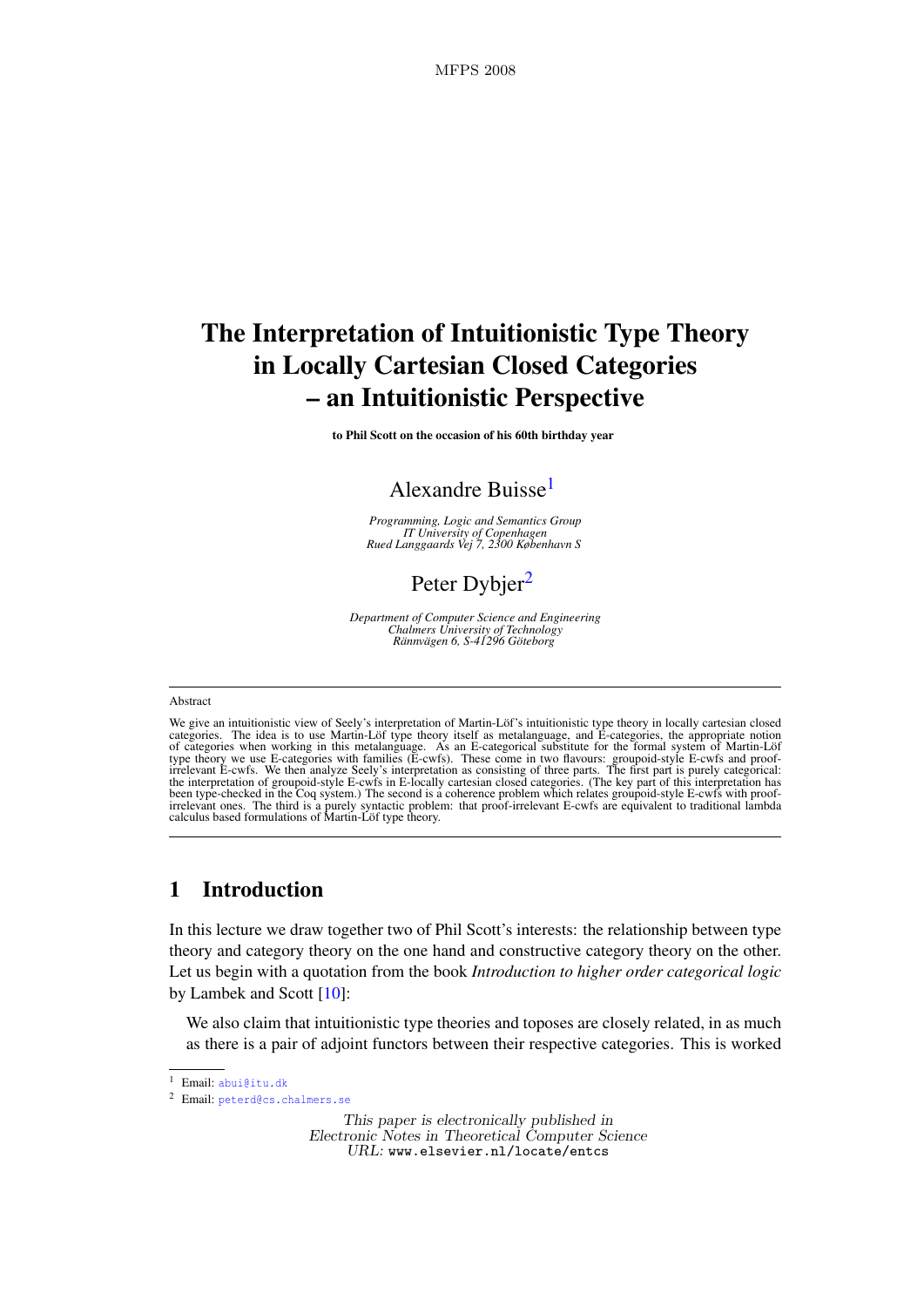out in Part II. The relationship between Martin-Löf type theories and locally cartesian closed categories was established too recently (by Robert Seely) to be treated here.

We shall here discuss Seely's interpretation from an intuitionistic perspective. Our key idea is to work in a constructive metalanguage. In fact we shall use Martin-Löf type theory itself as a metalanguage! We shall use the same mindset as in the paper *Normalization and the Yoneda Embedding* by Čubrić, Dybjer, and Scott [[4\]](#page-9-0). In that paper we used the constructive notion of a *P-category* where each hom-set is equipped with a partial equivalence relation. We showed how the decision problem for equality in cartesian closed categories follows more or less directly from a constructive reading of a few well-known facts about presheaf categories including the Yoneda lemma. This provides a categorical and constructive alternative to the traditional solution, where equality in cartesian closed categories is decided by using the normalization and Church-Rosser properties of the simply typed lambda calculus.

Note also that Martin-Löf called his theory "intuitionistic type theory", although it is quite different from the "usual" intuitionistic type theory of Lambek and Scott which is an intuitionistic version of type theory in the tradition of Russell and Church. Unlike the usual type theory Martin-Löf type theory is a *programming language*. It is based on the Curry-Howard *identification* of propositions and types, and the notion of *dependent type* is primitive. When we talk about "intuitionistic type theory" in this paper we henceforth always mean Martin-Löf's intuitionistic type theory.

Seely's interpretation is described in the paper *Locally cartesian closed categories and type theory* [\[15\]](#page-10-1). His main result states that the following two categories are equivalent:

- the category of "Martin-Löf theories" with types  $\prod_{x \in A} B[x]$ ,  $\sum_{x \in A} B[x]$ , and I $(a, b)$ , where the rules for the identity type I are those of the *extensional* intuitionistic type theory of Martin-Löf [\[12](#page-10-2)[,13\]](#page-10-3).
- the category of locally cartesian closed categories.

...

Close scrutiny of Seely's proof however reveals some issues in need of further clarification. These issues were discussed by Curien in his paper *Substitution up to isomorphism* [\[5\]](#page-9-1). Curien proposes a way

... to solve a difficulty arising from a mismatch between syntax and semantics: in locally cartesian closed categories, substitution is modelled by pullbacks (more generally pseudo-functors), that is, only up to isomorphism, unless split fibrational hypotheses are imposed. ... but not all semantics do satify them, and in particular not the general description of the interpretation in an arbitrary locally cartesian closed category. In the general case, we have to show that the isomorphisms between types arising from substitution are *coherent* in a sense familiar to category theorists.

Due to this coherence problem at the level of types, we are led to:

- switch to a syntax where substitutions are explicitly present (in traditional presentations substitution is a meta-operation, defined by induction);
- include type equality judgements in this modified syntax: we consider here only equalities describing the stepwise performance as substitution.

To our knowledge, the work presented here is the first solution to this problem, which, until very recently, had not even been clearly identified, mainly due to an emphasis on interesting mathematical models rather than on syntactic issues.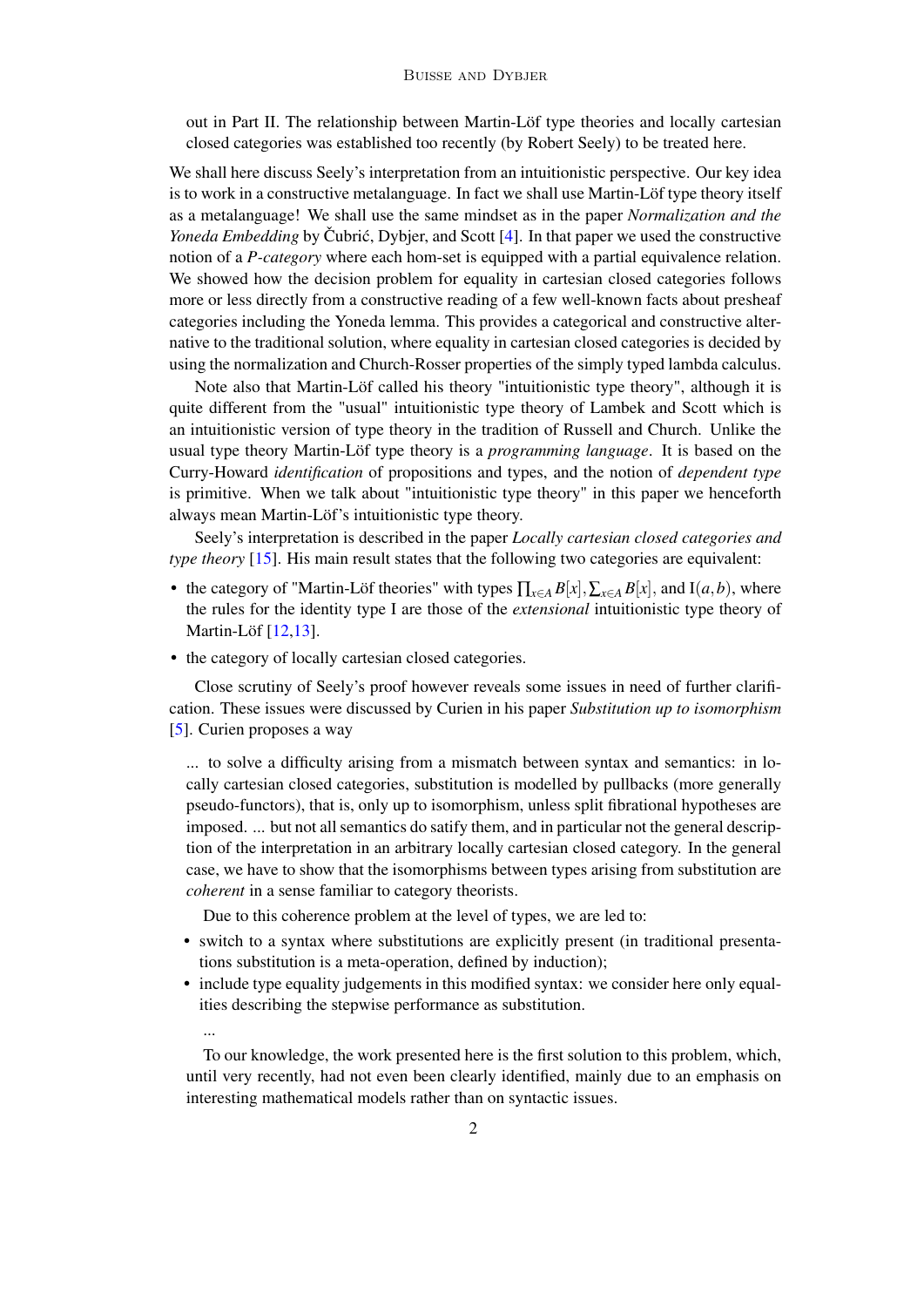Curien proceeded to show that it is possible to interpret type equality as isomorphism in lcccs, and solve the coherence problem, for intuitionistic type theory with Π-types.

Somewhat later, Hofmann [\[7\]](#page-10-4) showed how to construct a model of dependent type theory (category with attributes) with Π-types, Σ-types, and (extensional) identity types from a locally cartesian closed category by using a construction of Bénabou [\[2\]](#page-9-2).

In this talk we shall revisit the Seely-Curien-Hofmann interpretation from an intuitionistic perspective. Seely, Curien and Hofmann of course all worked with the usual notion of category and with the usual classical (informal set-theoretic) metalanguage. We shall show how we get a new perspective on the problem if we work in an intuitionistic metalanguage, In particular, we shall explain why we are naturally led to interpret equality of types as isomorphism of objects in a category; why constructions of intuitionistic category theory nevertheless come with a choice (of pullbacks for example); and why the intuitionistic perspective helps us to understand the construction of a term models of intuitionistic type theory. Moreover, we point out that Seely's abstract fact about an equivalence of categories becomes a computer program. We write a "compiler" between two "programming languages": the language of intuitionistic type theory and the language of lcccs. Metamathematics has become metaprogramming!

Our approach will be based on the notion of an *E-category*. This is the standard notion of a category in the constructive sense. An E-category is just like a P-category, but hom-sets are equipped with equivalence relations rather than partial equivalence relations.

In the remainder of the paper we shall

- use intuitionistic type theory itself as metalanguage; in fact, we only need the very core of intuitionistic type theory, *the "logical framework"* with Π,Σ, and a universe;
- use the notion of an E-locally cartesian closed category (E-lccc);
- introduce the notion of an E-category with families (E-cwf) as a categorical substitute for the formal system of intuitionistic type theory;
- show two alternative definitions: groupoid-style and proof-irrelevant E-cwfs;
- outline the proof that *any E-lccc is a groupoid style E-cwf with* Π*,* Σ*, and I-types*
- show some code which suggests how this result is implemented in the Coq-system;
- introduce the coherence problem of relating groupoid-style and proof-irrelevant E-cwfs.

The key part of the proof that any E-lccc is a groupoid style E-cwf has been implemented in the Coq system by the first author. He has constructed the E-category of (groupoid style) Efamilies **EFam** and also shown how to construct an E-functor  $T : C \rightarrow \mathbf{EFam}$  whenever  $C$ has finite limits. We plan to present the details of the Coq-implementation in a forthcoming publication.

#### Acknowledgements

These notes are based on a lecture given by the second author in the Special Session to honour Phil Scott on the occasion of his 60th birthday year. It was held in conjunction with MFPS XXIV in Philadelphia in May 2008. The second author is grateful for the many things Phil Scott has taught him about the connections between logic, types, and categories, and for very enjoyable collaboration. He would also like to thank Rick Blute and Andre Scedrov for organizing the Special Session and for inviting him to contribute to it.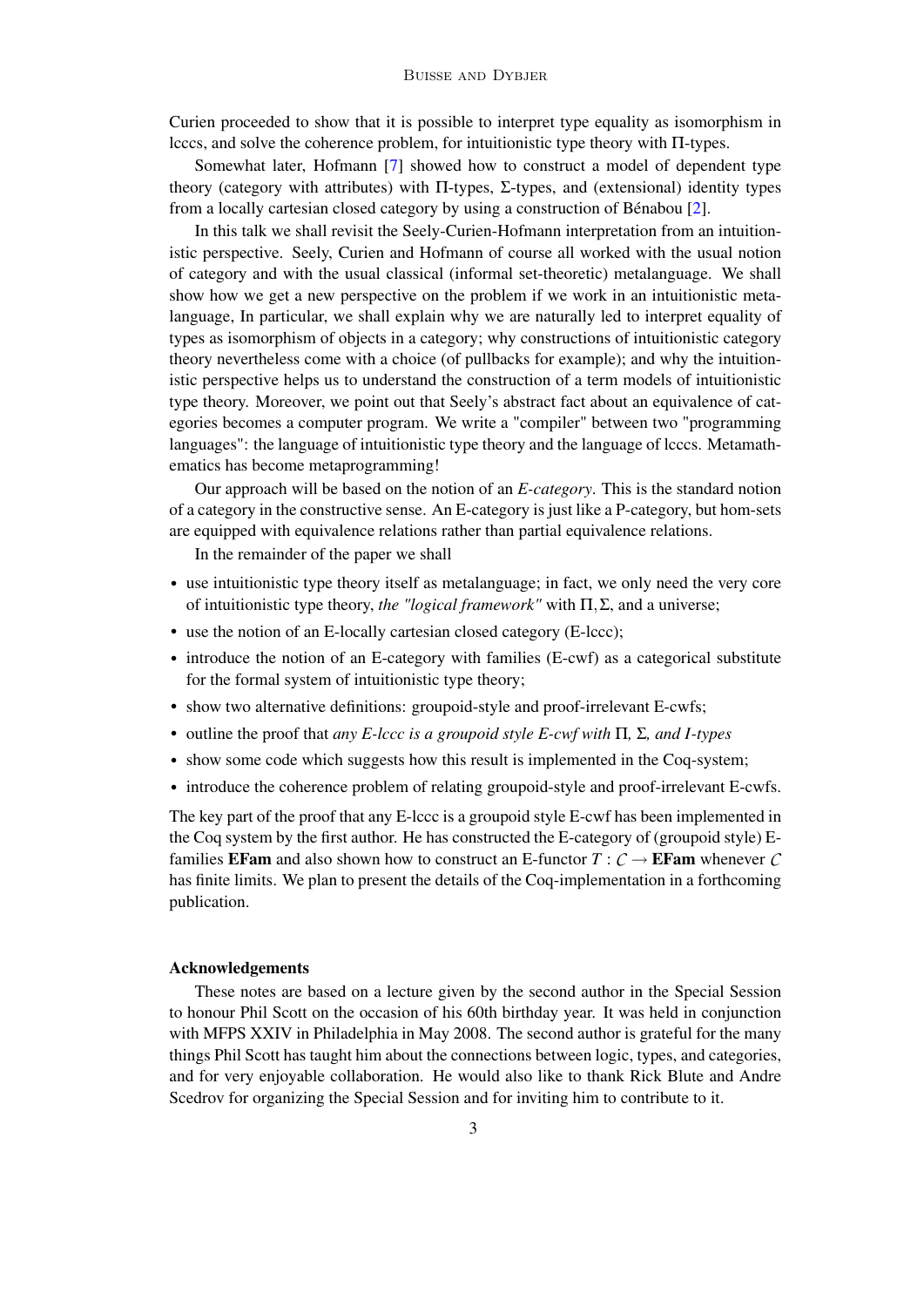### 2 E-locally cartesian closed categories

In Martin-Löf type theory a *set* is the same as a *data type* in a programming language. However, many sets (the real numbers, the rationals, the carrier of the free group, etc) come equipped with a notion of "equality" which is not the intrinsic identity of objects of the data type. Since quotient formation is not a constructive operation on sets, constructive mathematicians instead work with sets which are equipped with an equivalence relation. We shall follow the terminology of Čubrić, Dybjer, and Scott  $[4]$  $[4]$  and call them "E-sets", although they are usually called "setoids" in the type-theoretic community. Martin-Löf has proposed to call them "extensional sets". Bishop simply called them "sets", and used the term "preset" for the underlying representing data type.

### E-sets and E-functions

An *E-set* (setoid, Bishop set, extensional set) is a set with an equivalence relation. Type-theoretically, an equivalence relation is a quadruple: a relation together with proofs of reflexivity, transitivity, and symmetry. Hence an E-set is a quintuple, a set together with the four components of the equivalence relation. In Coq we use records to represent tuples and the type of E-sets is thus defined as follows, bearing in mind that "sets" in the sense of Martin-Löf are implemented as "types" in Coq.

```
Record ESet : Type := {
  carrier :> Type;
  eq : carrier \rightarrow carrier \rightarrow Type;
  refl : ∀x : carrier, eq x x;
  trans : \forall x \ y \ z : carrier, eq x \ y \rightarrow eq y \ z \rightarrow eq x \ z;
  sym : \forall x \ y : carrier, eq x y \rightarrow eq y x
}.
Notation "x \equiv y" := (eq x y) (at level 70).
```
We would like to remark that this definition uses a form of universe polymorphism. The level of the two instances of Type is implicit and will be determined by the context in which the E-set is used. By choosing the levels appropriately we can both get a notion of "small" E-set and various levels of "large" E-sets. Note that the type of ESet must be one level higher in the universe hierarchy than the type of carrier.

Moroever, the sign :> signifies a coercion which allows us to use the same name for an E-set and its carrier set.

An *E-function* (setoid map, Bishop function, extensional function) preserves the equivalence relation:

```
Record EFun (A \ B : ESet): Type := {
   func :> A \rightarrow B;
  pres : \forall x \ y : A, x \equiv y \rightarrow func x \equiv func y
}.
```
#### E-categories

As already mentioned, the constructive notion of category has E-homsets. However, we do not include a notion of equality of objects as part of the structure of an E-category.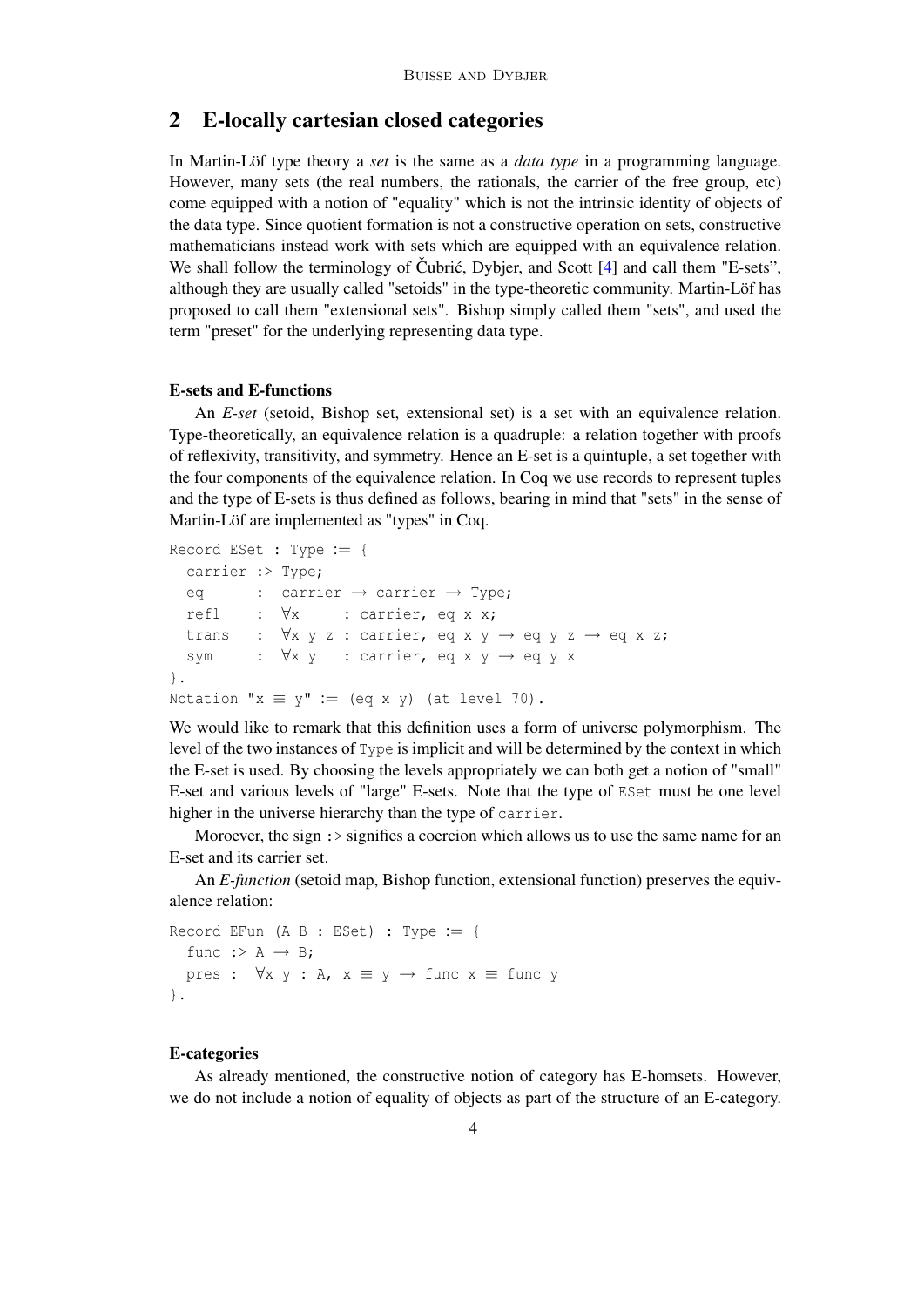As category-theorists often point out, the moral notion of equality of objects is isomorphism; we do not need another distinct, primitive notion of equality of objects. Our Coq implementation is as follows:

```
Record ECat : Type := {
  ob : Type;
  hom :> ob \rightarrow ob \rightarrow ESet;
  id : ∀A:ob, hom A A;
  comp : \forall A \ B \ C : ob, hom B \ C \Rightarrow hom A \ B \Rightarrow hom A \ C;
  idL : \forall(A B:ob) (f:hom A B), comp _ _ _ (id _) f \equiv f;
  idR : \forall(AB:ob) (f:hom AB), comp __ _ f (id _) \equiv f;
  assoc : \forall(A B C D:ob) (f:hom C D) (q:hom B C) (h:hom A B),
             comp_{---} (comp _{---} f g) h \equivcomp \_ - = f (comp \_ - = g h)
```
}.

The ⇒-notation expresses that composition is a binary E-function on E-homsets.

We have used a coercion which allows us to use the notation  $C A B$  for the E-set of arrows between A and B in the E-category *C*.

As for the definition of E-set, the definition of E-category can be instantiated to yield various notions of small and large category.

### E-pullbacks

It is quite straightforard to formalize the basic E-categorical notions, see Huet and Saibi [\[9\]](#page-10-5). For example, the constructive notion of E-pullback is implemented by the following Coq code which states that an E-pullback is a function which maps a triple of objects  $A$ ,  $B$ , C and pair of arrows  $f$ , q (with appropriate sources and target) to a quintuple consisting of the object D (the apex), the projection arrows h, k, and the proofs sq and un (of the commutativity of the pullback square and of the universal property, respectively):

```
Record EPullback (C : ECat) (A B C : ob C)
(f : C B A) (g : C C A) : Type := {
    D : ob C;
    h : C D B;
    k : C D C;
    sq : f \circ h \equiv q \circ k;
    un : ...
}.
```
Since it is a constructive function an E-pullback always comes with a computable choice. We essentially have an instance of the type-theoretic axiom of choice, which expresses (in Coq-notation) how to construct a choice function f from a set A to an A-indexed family of sets B:

 $(\forall x : A, \exists y : B x, C x y) \rightarrow$ (∃ f : (∀ x : A, B x), ∀ x : A, C x (f x))

The validity of this axiom is a direct consequence of the constructive meaning of the logical constants following the Brouwer-Heyting-Kolmogorov (and Curry-Howard-Martin-Löf) interpretation.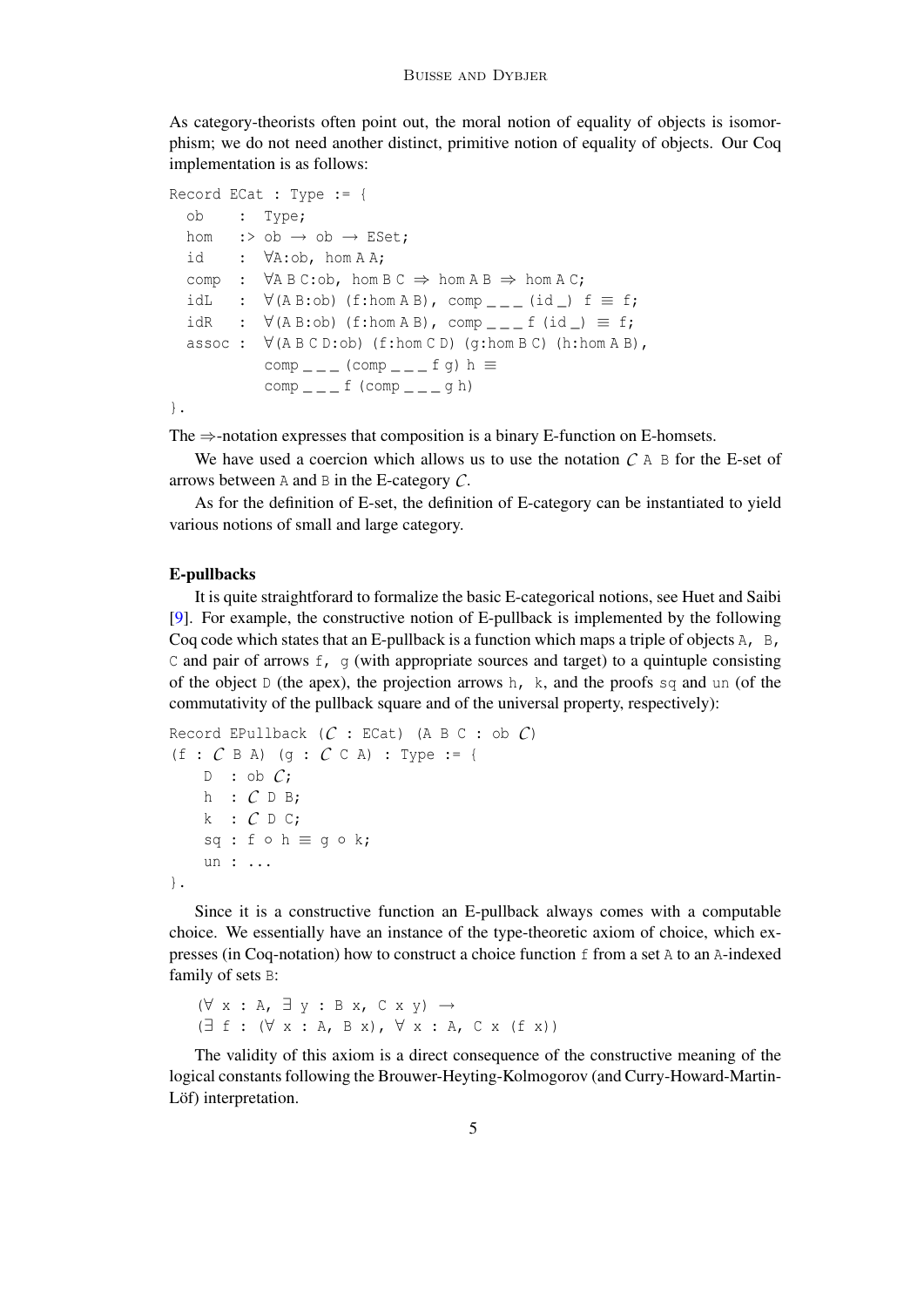Note however that the "extensional" axiom of choice  $[14]$  is not valid. If A and B are E-sets, there is no reason why the choice function f should preserve the equivalence relation. But does the E-pullback come with an extensional choice? This is only a meaningful question if we equip the set of objects of the category with an equivalence relation. If this is isomorphism, then the answer is yes, E-pullbacks map equal arrows to isomorphic objects.

### E-locally cartesian closed categories

We can now define the notion of an E-locally cartesian closed category as an E-category *C* such that all E-slice categories *C*/*A* are E-cccs for all objects *A*. The objects of the E-slice category  $C/A$  are arrows of C with target A. The arrows of  $C/A$  are commuting triangles, formalized type-theoretically as pairs of arrows and proofs that the triangle commutes.

Note that since there is no primitive notion of equality of objects in  $C/A$ , the equality of arrows in *C* is not passed on to these objects. However, we can prove that equal arrows of *C* become isomorphic objects of *C*/*A*.

Since it is straightfoward to define the notion of E-cartesian closure, we can define the notion of E-lccc as follows:

```
Record ELCCC : Type := {
    C : \Sigma ECat;
    ccc : \forall A : ob C, ECCC (C/A)}.
```
### 3 E-categories with families

### What is Martin-Löf's intuitionistic type theory?

Having completed the E-categorical definition of lcccs, we now ask ourself how to formalize Martin-Löf type theory. And since Martin-Löf type theory is also our metalanguage, the question actually is how to formalize it in itself!

Before we address this question we need to ask ourselves exactly where to find a precise definition of Martin-Löf type theory. Looking through the literature it becomes apparent that it is not clear that there is a canonical definition. When writing down the syntax and inference rules for intuitionistic type theory, we have to make some choices. Should we use typed lambda calculus a la Church or a la Curry? Is the rule of substitution primitive or derived? Is the substitution operation explicit (a constructor of syntax) or implicit (an operation on the metalevel)? How are variables represented, with names or de Bruijn indices or de Bruijn levels? Are universes formulated a la Russell or a la Tarski? Etc. Of course, we believe that there is a number of equivalent formulations, but it may not be so easy to prove this rigorously. And how do we make sure that we do not forget any inference rules? The lack of a canonical definition is somewhat disturbing.

We here propose to use an abstract algebraic characterization of intuitionistic type theory as the initial category with families (cwfs) with extra structure  $[6,8,3,1]$  $[6,8,3,1]$  $[6,8,3,1]$  $[6,8,3,1]$ . This is a notion defined up to isomorphism. Cwfs provide the "minimal algebraization" of intuitionistic type theory: substitution is made explicit and variables are replaced by projections. However, dependent types are not modelled by fibrations as in lcccs and many other categorical notions of model of dependent types.

Note that cwfs are similar to indexed categories. However, cwfs match the syntac-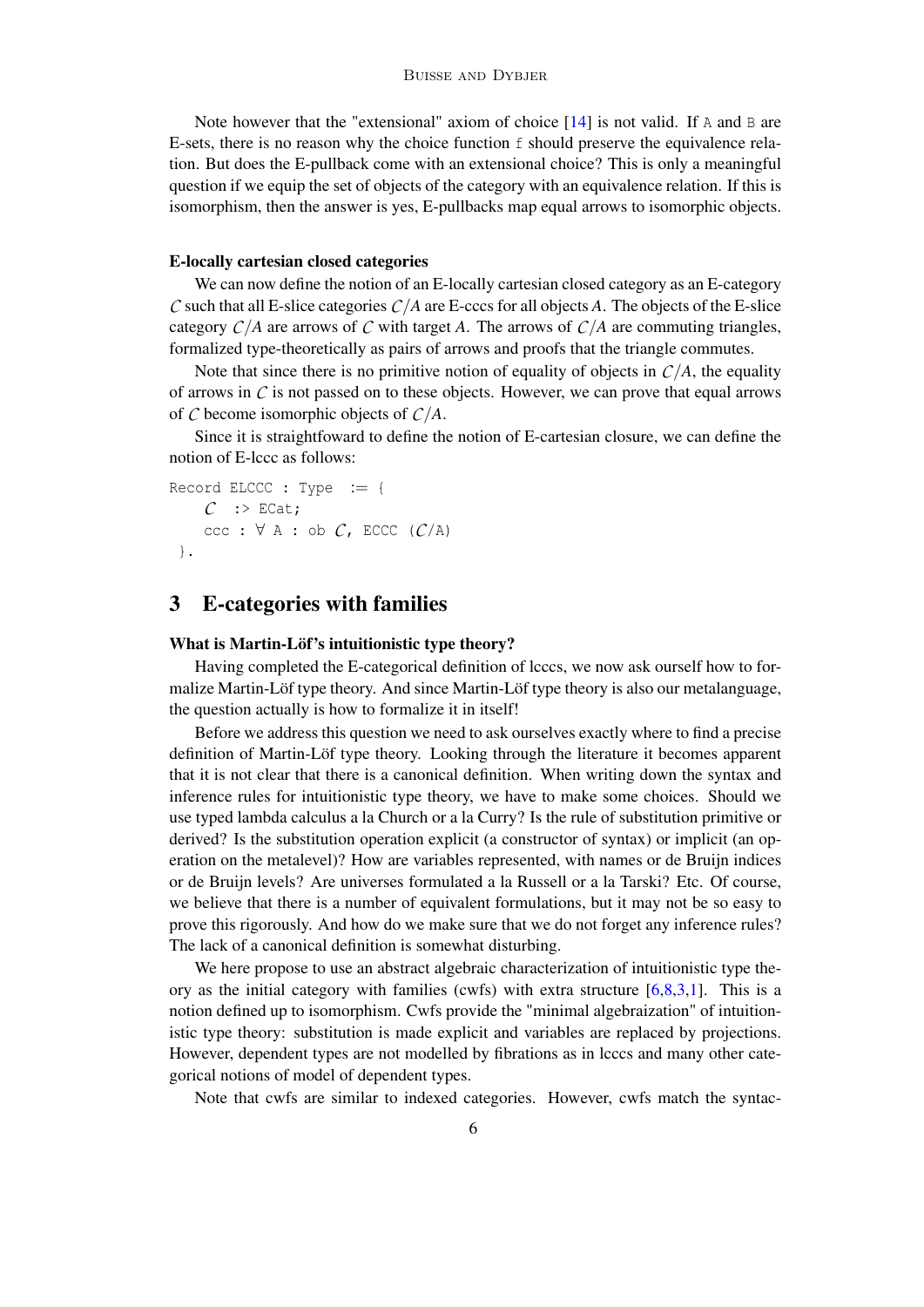tic structure of dependent type theory better, whereas indexed categories are closer to the syntactic structure of predicate logic.

### Categories with families (cwfs)

A category with families consists of

- *C*, a *category of contexts*. Its objects are called *contexts* and its morphisms are called *substitutions*.
- $T: C^{op} \to \textbf{Fam}$ , a functor where the

**object part** maps a context  $\Gamma$  to the family of sets of *terms*  $\{a \mid \Gamma \vdash a : A\}$  indexed by the set of *types*  $\{A \mid \Gamma \vdash A \text{ type}\}$  in  $\Gamma$ .

- arrow part maps a substitution γ to a pair of functions which perform substitution of γ in types and terms respectively. We write *A*[γ] for *substitution* of γ in a type *A* and *a*[γ] for *substitution* of γ in the term *a*.
- A *terminal object* [ ] of *C* called the *empty context*. The unique arrow into [ ] is the *empty substitution*.
- A *context comprehension* operation which to an object Γ of*C* and a type *A* in Γ associates four components

context extension: an object Γ;*A* of *C*;

weakening: a morphism  $p_{\Gamma,A} : \Gamma; A \to \Gamma$  of *C* - the *first projection* 

**assumption:** a term  $q_{\Gamma,A} \in \Gamma$ ;  $A \vdash A[p_{\Gamma,A}]$  - the *second projection* 

substitution extension: for each object  $\Delta$  in *C*, morphism  $\gamma : \Delta \to \Gamma$ , and term  $a \in \Delta \vdash$ *A*[γ], there is a unique morphism  $\theta = \langle \gamma, a \rangle : \Delta \to \Gamma$ ;*A*, such that  $p_{\Gamma, A} \circ \theta = \gamma$  and  $q_{\Gamma,A}[\theta] = a$ . This is the *universal property* of context comprehension.

Context comprehension in categories with families is similar to Lawvere's comprehension schema in hyperdoctrines [\[11\]](#page-10-9).

### E-cwfs and the E-category of E-families

It is clear how to understand the above definition of cwf if we base it on the usual (settheoretic) notions of category, functor, etc. But how are cwfs understood constructively as "E-cwfs"? It should consist of

- an E-category *C*.
- an E-functor  $T: \mathcal{C} \to \mathbf{EFam}$ .
- an E-terminal object.
- an E-context comprehension.

The crucial question is how to define the E-category of E-families EFam, since the other Ecategorical notions are clear. It turns out that there are two interesting alternatives: *groupoid style* E-families and *proof-irrelevant* E-families.

The first alternative uses the analogy between E-sets and *groupoids*. As already mentioned an E-set is a quintuple consisting of a set, a relation, and proofs of reflexivity, transitivity, and symmetry. If we equate all proofs we get a groupoid, where the carrier becomes the set of objects, the proofs that two objects are related become arrows, the proofs of reflexivity become an identity arrows, transitivity proofs become composition arrows, and symmetry proofs become inverse arrows in a groupoid.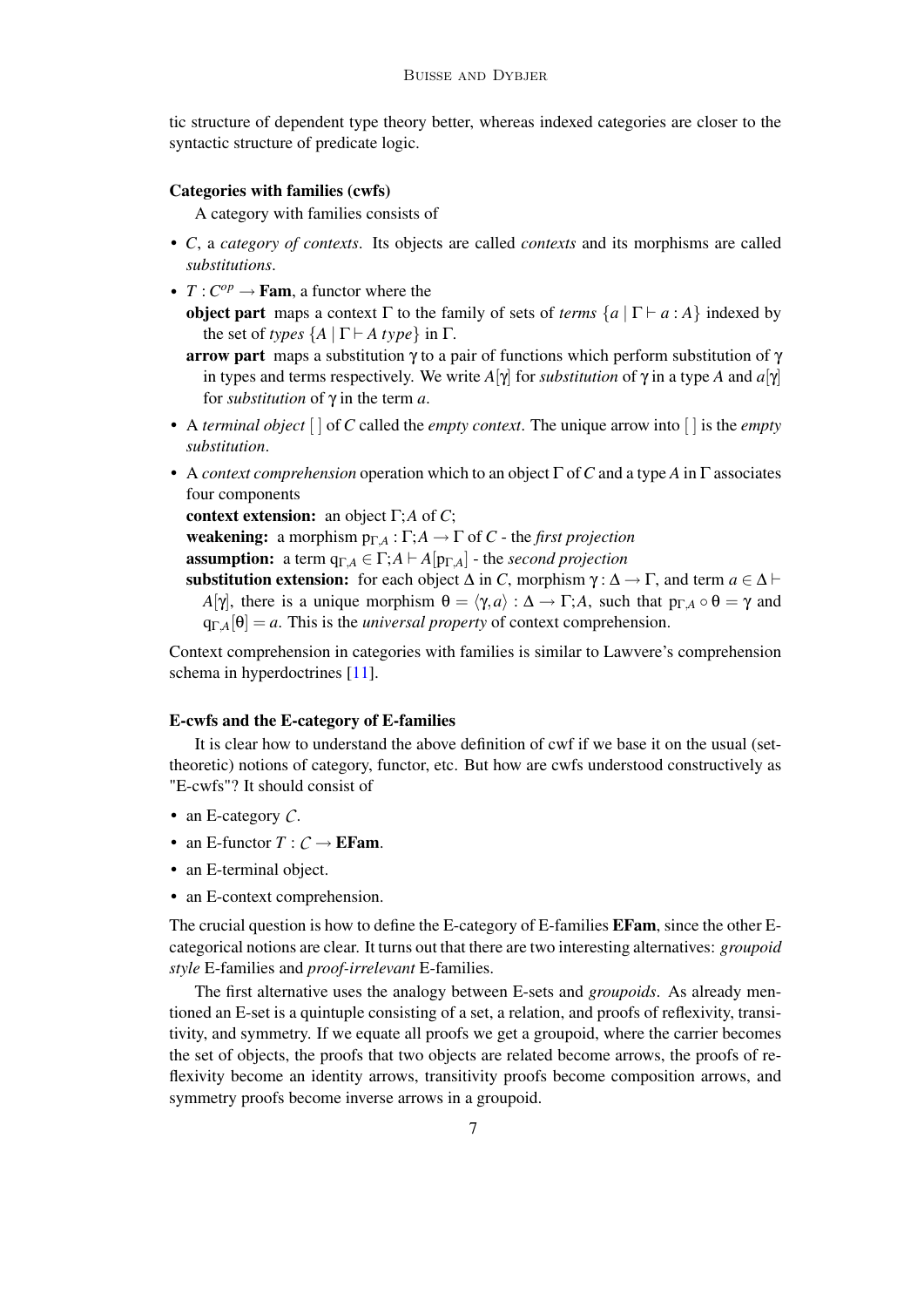Hence an E-set indexed E-family should be analalogous to a groupoid-indexed family of groupoids. These are isomorphism-preserving functors from a groupoid *A* to the category of groupoids:

### $B: A \rightarrow$  Groupoid

We write down the resulting definition in ordinary mathematical notation, since the Coqcode is somewhat lengthy.

If *A* is an E-set, then an *A-indexed family of E-sets* consists of

- a family *B* of E-sets indexed by the carrier set of *A*;
- a *reindexing* map  $\iota(p): B(x') \to B(x)$  whenever  $p: x \equiv_A x'$ .

such that

- $\iota$ (refl)  $\equiv_{ext}$  id (the identity map);
- $\iota$ (trans $(p, p')$ )  $\equiv_{ext} \iota(p) \circ \iota(p')$  (composition of maps);
- $\iota(p)$  is an E-bijection with inverse  $\iota(\text{sym}(p))$ .

Here,  $\equiv_{ext}$  refers to extensional equality of E-functions, that is, functions which map equivalent elements of the domain to equivalent elements of the codomain.

Let *B* be an *A*-indexed family of E-sets and let *B*<sup> $\prime$ </sup> be an *A*<sup> $\prime$ </sup>-indexed family with reindexings t and t', respectively. A *morphism* between these two families consists of

- an E-function  $f : A \rightarrow A'$ ;
- an *A*-indexed family of E-functions  $g(x) : B(x) \to B'(f(x))$  for  $x : A$ .
- which is natural in *x*:

$$
B(x') \xrightarrow{g(x')}\nB'(f(x'))
$$
\n
$$
B(x) \xrightarrow{g(x)}\nB'(f(x))
$$

whenever  $p : x \equiv_A x'$ .

There is an obvious definition of equivalence of morphisms of E-families.

The first author has implement the E-category EFam in Coq, but we have to postpone showing the details of this implementation to a forthcoming publication. Given this definition and definitions of E-functors, E-terminal objects, and E-context comprehension, the code for E-cwfs can be given as the following Coq-record:

```
Record ECwf : Type := \{C :> ECat;
   T : EFunctor C EFam;
   te : ETerminal C;
    cc : EContextComprehension C T
 }.
```
Cwfs only capture the most basic structure of dependent types, but it is easy to add extra structure for interpreting  $\Pi$ -types,  $\Sigma$ -types, and I-types [\[6](#page-10-7)[,1\]](#page-9-4):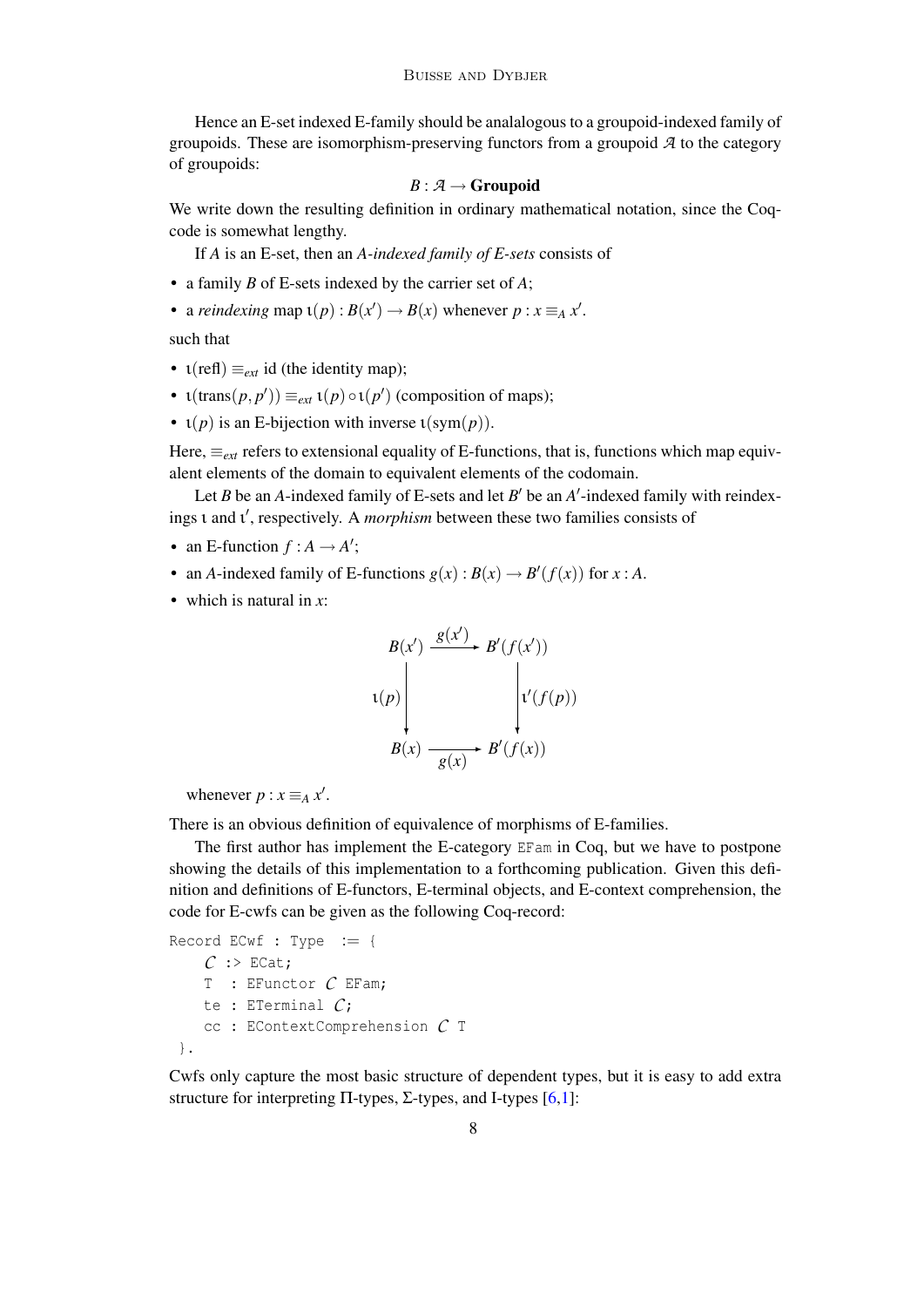```
Record ECwfPiI : Type := {
    C : \longrightarrow ECwf;
    pi : EPi C;
    sigma : ESigma C
    i : EI C
 }.
```
We have ended up with an iterated record structure. For example, the first component of an E-cwf is an E-category which itself is a record, and the second component of an E-category, the family of E-homsets, is a binary record-valued function.

### E-cwfs as a flat record

Our iterated record structure can however be flattened (in the sense of functional programming). If we reorder and rename the components we see that this flattened record bears a strong similarity with the structure of the inference rules for the judgements of Martin-Löf type theory. The first seven components of the flattened record codify the seven forms of judgement of a substitution calculus in the style of Martin-Löf:

```
Record FlatECwf = := {
    Ctxt : Type;
    Hom : Ctxt -> Ctxt -> Type;
    EHom : \forall G D : Ctxt, Hom G D \rightarrow Hom G D \rightarrow Type;
    Ty : Ctxt \rightarrow Type;
    ETy : \forall G : \mathsf{Ctxt}, \mathsf{Ty} G \rightarrow \mathsf{Ty} G \rightarrow \mathsf{Type};Tm : Ctxt -> Ty -> Type;
    ETm : \forall G : \text{Ctxt, } \forall A : \text{Ty G, } \text{TM} G A \rightarrow \text{TM} G A \rightarrow \text{Type; }...
    inference rules
     ...
 }.
```
Note that there is no judgement for equality of contexts, since our category of context does not have an equality of objects.

The remaining components of the flattened record correspond to the inference rules of a substitution calculus for dependent types. We only give one example of an inference rule: the type equality rule (conversion rule). It comes from the reindexing map of E-families:

iota : ∀ G : Ctxt, ∀ A A' : Ty G, ETy G A  $A'$  -> Tm G  $A'$  -> Tm G A

E-cwfs as a flat record resembles Curien's [\[5\]](#page-9-1) explicit substitution calculus for dependent types with explicit witnesses of type equalities. We can view it is a systematic reconstruction of Curien's syntactic calculus, where we have relied on E-categorical structures.

### 4 Seely's interpretation, intuitionistically

### E-cwfs from E-categories with finite limits

We can now prove an E-categorical version of Seely's theorem. As in Seely [\[15\]](#page-10-1) we get the E-cwf structure (with  $\Pi$ ,  $\Sigma$ , and extensional identity types) from an E-lccc  $\mathcal C$  in the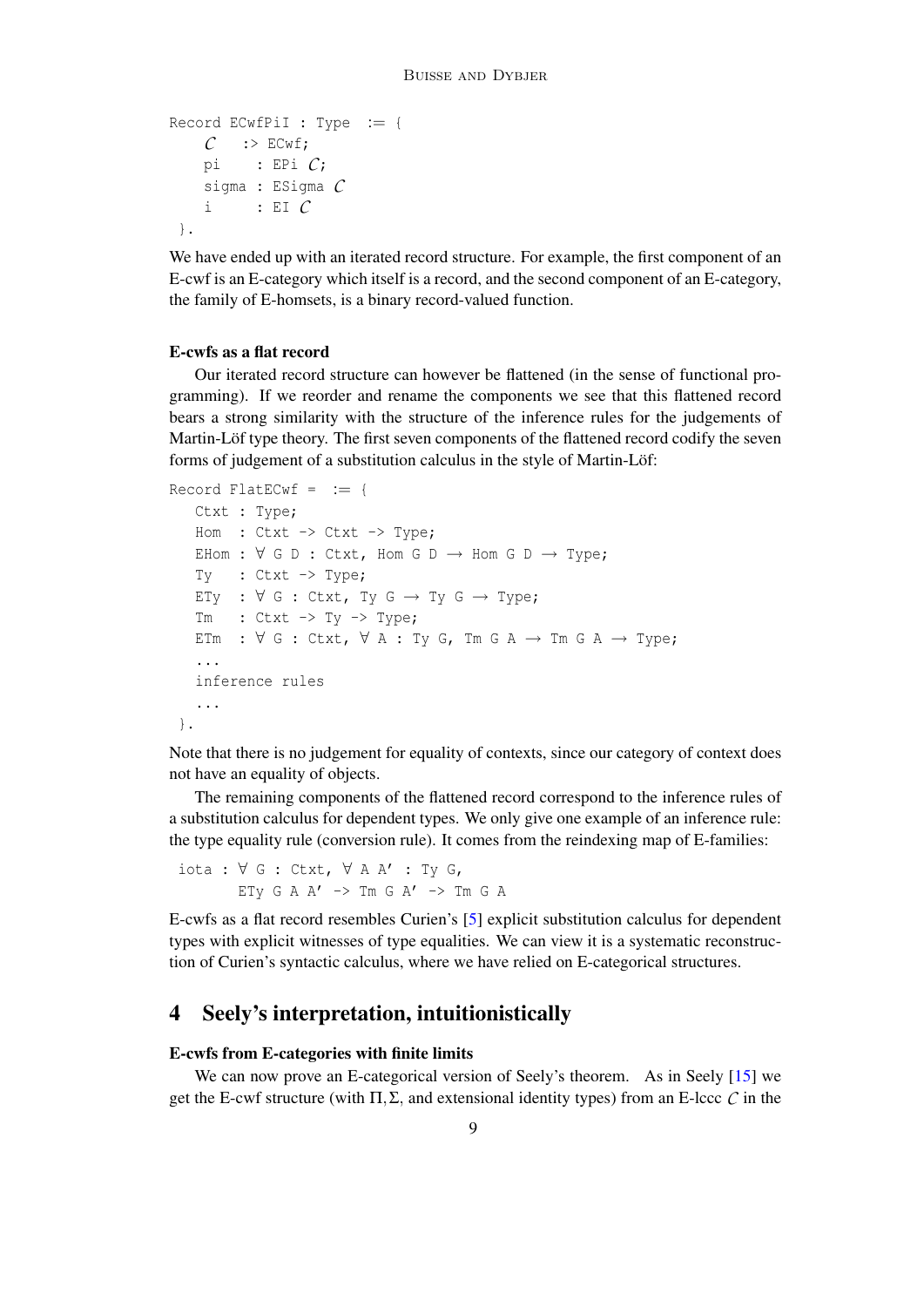following way:

- The base E-category is *C*.
- A type in a context  $\Gamma$  is an object of the slice E-category  $\mathcal{C}/\Gamma$ . Equality of types is *isomorphism* in the slice E-category.
- A term of type *A* in context Γ is a section of *A*. Equality of terms is inherited from equality of arrows in the base E-category.
- Substitution in types is obtained from the E-pullback construction. We can here verify the laws of groupoid-style E-cwfs.
- Etc, essentially following Seely, but with explicit treatment of inference rules of (flattened) E-cwfs relating to the interpretation of type equalities as isomorphisms in *C*.

We have implemented the key part in Coq, the construction of the groupoid style E-category EFam and the E-functor  $T$  : EFunctor  $C$  EFam. To prove this result, and more generally to construct the groupoid style E-cwf structure it suffices for  $C$  to be an E-category with finite limits. The details of this implementation are planned to appear in a forthcoming publication.

#### The coherence problem

Have we now finished our constructive version of Seely's theorem? No, although we have argued that the flattened version of the E-cwf record has a close correspondence to Curien's calculus of explicit substitution we need to relate this to the "usual" syntax. The usual syntax however corresponds to *proof irrelevant* E-cwfs, the second alternative mentioned above. This is because proofs of type-equalities do not matter in the usual inference system.

We define an E-cwf to be proof irrelevant iff the following principle holds.

coh :  $\forall G : \mathsf{Ctxt}, \forall A A' : \mathsf{Ty} G,$ ∀ p p' : ETy G A A', ∀ a : Tm G A, ETm (iota G A A' p a) (iota G A A' p' a)

The coherence problem is to relate groupoid style E-cwfs and proof irrelevant ones. Curien solved a similar coherence problem by a process of cut-elimination. We expect that it is possible to provide an E-categorical version of Curien's proof, but have to leave this as a conjecture for future work. It is not clear to us whether Hofmann's use of the Bénabou construction [\[7\]](#page-10-4) can be transfered to our constructive setting.

### References

- <span id="page-9-4"></span>[1] A. Abel, T. Coquand, and P. Dybjer. On the algebraic foundation of proof assistants for intuitionistic type theory. In *FLOPS*, pages 3–13, 2008.
- <span id="page-9-2"></span>[2] J. Bénabou. Fibred categories and the foundation of naive category theory. *Journal of Symbolic Logic*, 50:10–37, 1985.
- <span id="page-9-3"></span>[3] A. Buisse and P. Dybjer. Towards formalizing categorical models of type theory in type theory. *Electr. Notes Theor. Comput. Sci.*, 196:137–151, 2008.
- <span id="page-9-0"></span>[4] D. Čubrić, P. Dybjer, and P. Scott. Normalization and the Yoneda embedding. *Mathematical Structures in Computer Science*, 8:153–192, 1998.
- <span id="page-9-1"></span>[5] P.-L. Curien. Substitution up to isomorphism. *Fundamenta Informaticae*, 19(1,2):51–86, 1993.